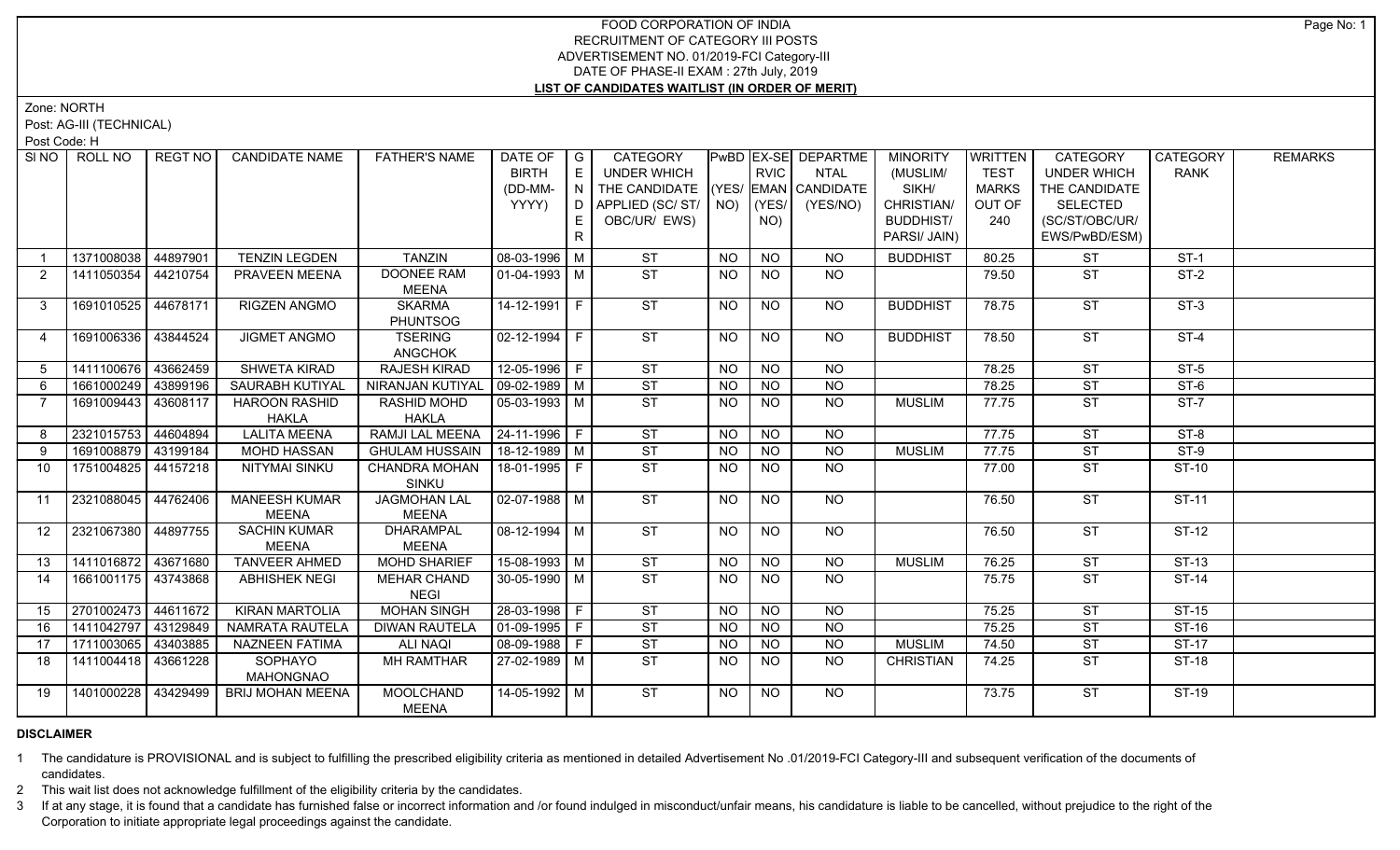# FOOD CORPORATION OF INDIA RECRUITMENT OF CATEGORY III POSTS ADVERTISEMENT NO. 01/2019-FCI Category-III DATE OF PHASE-II EXAM : 27th July, 2019 **LIST OF CANDIDATES WAITLIST (IN ORDER OF MERIT)**

Zone: NORTH

Post: AG-III (TECHNICAL)

Post Code: H

| SI <sub>NO</sub> | ROLL NO             | REGT NO  | <b>CANDIDATE NAME</b>   | <b>FATHER'S NAME</b>              | DATE OF G              |     | CATEGORY                           |           |                | PwBD EX-SE DEPARTME | <b>MINORITY</b>  | <b>WRITTEN</b> | CATEGORY           | CATEGORY     | <b>REMARKS</b> |
|------------------|---------------------|----------|-------------------------|-----------------------------------|------------------------|-----|------------------------------------|-----------|----------------|---------------------|------------------|----------------|--------------------|--------------|----------------|
|                  |                     |          |                         |                                   | <b>BIRTH</b>           | E.  | UNDER WHICH                        |           | <b>RVIC</b>    | NTAL                | (MUSLIM/         | <b>TEST</b>    | <b>UNDER WHICH</b> | <b>RANK</b>  |                |
|                  |                     |          |                         |                                   | (DD-MM-                | IN. | THE CANDIDATE (YES/ EMAN CANDIDATE |           |                |                     | SIKH/            | <b>MARKS</b>   | THE CANDIDATE      |              |                |
|                  |                     |          |                         |                                   | YYYY)                  | D.  | APPLIED (SC/ ST/ NO)               |           | (YES/          | (YES/NO)            | CHRISTIAN/       | OUT OF         | <b>SELECTED</b>    |              |                |
|                  |                     |          |                         |                                   |                        |     | OBC/UR/ EWS)                       |           | NO)            |                     | <b>BUDDHIST/</b> | 240            | (SC/ST/OBC/UR/     |              |                |
|                  |                     |          |                         |                                   |                        | R.  |                                    |           |                |                     | PARSI/ JAIN)     |                | EWS/PwBD/ESM)      |              |                |
| 20               | 1661000065          | 43609659 | SAGRIKA THAKUR          | <b>DHANI RAM</b>                  | 25-07-1996 F           |     | <b>ST</b>                          | NO        | <b>NO</b>      | NO                  |                  | 73.50          | <b>ST</b>          | ST-20        |                |
|                  |                     |          |                         | <b>THAKUR</b>                     |                        |     |                                    |           |                |                     |                  |                |                    |              |                |
| 21               | 1641000223 44413006 |          | <b>AMAR DEI</b>         | <b>BHAGAT SINGH</b>               | $12 - 05 - 1995$ F     |     | <b>ST</b>                          | <b>NO</b> | <b>NO</b>      | NO                  |                  | 73.50          | <b>ST</b>          | <b>ST-21</b> |                |
| 22               | 2321077642 43365442 |          | <b>MOHIT KUMAR</b>      | <b>MANGAL SINGH</b>               | 30-06-1993 M           |     | ST                                 | <b>NO</b> | <b>NO</b>      | <b>NO</b>           |                  | 72.50          | <b>ST</b>          | <b>ST-22</b> |                |
|                  |                     |          | <b>MEENA</b>            | <b>MEENA</b>                      |                        |     |                                    |           |                |                     |                  |                |                    |              |                |
| 23               | 1411091993          | 43243840 | <b>DEVENDER DABLA</b>   | HARI SINGH DABLA   11-07-1993   M |                        |     | ST                                 | NO        | <b>NO</b>      | $\overline{NO}$     |                  | 72.00          | <b>ST</b>          | $ST-23$      |                |
| 24               | 1411057178 44952644 |          | <b>GOVIND RAM MEENA</b> | <b>MURARI LAL</b>                 | $15-03-1995$ M         |     | ST                                 | <b>NO</b> | <b>NO</b>      | $\overline{NQ}$     |                  | 71.50          | <b>ST</b>          | $ST-24$      |                |
| 25               | 2341002327          | 44462447 | SANGEETA KUMARI         | BANNA LAL MEENA   07-03-1996   F  |                        |     | ST                                 | <b>NO</b> | <b>NO</b>      | <b>NO</b>           |                  | 71.25          | <b>ST</b>          | $ST-25$      |                |
|                  |                     |          | <b>MEENA</b>            |                                   |                        |     |                                    |           |                |                     |                  |                |                    |              |                |
| 26               | 1661000329 44147402 |          | <b>VASUNDHRA</b>        | <b>SALM VEER</b>                  | $05-02-1987$ F         |     | ST                                 | <b>NO</b> | N <sub>O</sub> | $\overline{NO}$     |                  | 71.25          | <b>ST</b>          | $ST-26$      |                |
| 27               | 2321059582          | 43266355 | <b>MANISHA MEENA</b>    | <b>SHIVRAM MEENA</b>              | $22-08-1995$ F         |     | $\overline{\text{ST}}$             | <b>NO</b> | <b>NO</b>      | N <sub>O</sub>      |                  | 71.25          | <b>ST</b>          | $ST-27$      |                |
| 28               | 2311003039 43696856 |          | <b>NARSHI RAM</b>       | <b>TARU RAM</b>                   | $\boxed{02-01-1993}$ M |     | ST                                 | <b>NO</b> | <b>NO</b>      | $\overline{NO}$     |                  | 71.00          | <b>ST</b>          | $ST-28$      |                |
| 29               | 2691003435 43487848 |          | <b>RENUKA TOLIA</b>     | <b>GANESH SINGH</b>               | $21-05-1991$ F         |     | ST                                 | NO.       | <b>NO</b>      | N <sub>O</sub>      |                  | 71.00          | <b>ST</b>          | $ST-29$      |                |
|                  |                     |          |                         | <b>TOLIA</b>                      |                        |     |                                    |           |                |                     |                  |                |                    |              |                |
| 30               | 1151000973 43290264 |          | <b>BILAVATH</b>         | <b>KAMALA NAIK</b>                | 18-07-1996 M           |     | ST                                 | NO.       | NO             | NO.                 |                  | 70.75          | ST                 | ST-30        |                |
|                  |                     |          | <b>BALASWAMY NAIK</b>   |                                   |                        |     |                                    |           |                |                     |                  |                |                    |              |                |
| 31               | 2321011181 44262915 |          | <b>ALKA KUMARI</b>      | <b>NATTHU SINGH</b>               | 20-07-1995 F           |     | ST                                 | NO        | <b>NO</b>      | NO                  |                  | 70.25          | ST                 | ST-31        |                |
|                  |                     |          | <b>MEENA</b>            | <b>MEENA</b>                      |                        |     |                                    |           |                |                     |                  |                |                    |              |                |
| 32               | 2321047800 43476765 |          | <b>REENA MEENA</b>      | SITA RAM MEENA                    | $ 25-09-1990 F$        |     | <b>ST</b>                          | <b>NO</b> | <b>NO</b>      | <b>NO</b>           |                  | 70.00          | <b>ST</b>          | <b>ST-32</b> |                |
| 33               | 1411053671 44273982 |          | <b>RINKI MEENA</b>      | KUNJI LAL MEENA                   | $ 30-11-1997 F$        |     | ST                                 | <b>NO</b> | <b>NO</b>      | <b>NO</b>           |                  | 70.00          | <b>ST</b>          | ST-33        |                |
| 34               | 1371013580 43008644 |          | <b>SUNIL KUMAR</b>      | <b>HARI NATH</b>                  | $\boxed{07-07-1988}$ M |     | ST                                 | <b>NO</b> | <b>NO</b>      | $\overline{NQ}$     |                  | 70.00          | <b>ST</b>          | $ST-34$      |                |
| 35               | 1411071679 43971025 |          | RAHUL KUMAR             | <b>HARI MOHAN</b>                 | 23-04-1997   M         |     | <b>ST</b>                          | NO.       | NO             | NO                  |                  | 70.00          | <b>ST</b>          | ST-35        |                |
|                  |                     |          | <b>MEENA</b>            | <b>MEENA</b>                      |                        |     |                                    |           |                |                     |                  |                |                    |              |                |
| 36               | 2301011930 44032432 |          | <b>BHAGWAT PRASAD</b>   | DEV KARAN MEENA   28-11-1988   M  |                        |     | ST                                 | NO        | NO             | NO                  |                  | 69.00          | ST                 | ST-36        |                |
|                  |                     |          | <b>MEENA</b>            |                                   |                        |     |                                    |           |                |                     |                  |                |                    |              |                |
| 37               | 1431001496 43377279 |          | KAPIL MARTOLIA          | <b>JAGDISH</b>                    | $10-06-1995$ M         |     | $\overline{\text{ST}}$             | <b>NO</b> | NO.            | NO                  |                  | 69.00          | <b>ST</b>          | $ST-37$      |                |
|                  |                     |          |                         | <b>MARTOLIA</b>                   |                        |     |                                    |           |                |                     |                  |                |                    |              |                |
| 38               | 2321006450 44696261 |          | <b>ANKIT KUMAR</b>      | <b>BHORI LAL RAVAT</b>            | $12 - 12 - 1994$ M     |     | $\overline{\text{ST}}$             | NO        | <b>NO</b>      | N <sub>O</sub>      |                  | 68.25          | <b>ST</b>          | ST-38        |                |
|                  |                     |          | RAVAT                   |                                   |                        |     |                                    |           |                |                     |                  |                |                    |              |                |

# **DISCLAIMER**

1 The candidature is PROVISIONAL and is subject to fulfilling the prescribed eligibility criteria as mentioned in detailed Advertisement No .01/2019-FCI Category-III and subsequent verification of the documents of candidates.

2 This wait list does not acknowledge fulfillment of the eligibility criteria by the candidates.

3 If at any stage, it is found that a candidate has furnished false or incorrect information and /or found indulged in misconduct/unfair means, his candidature is liable to be cancelled, without prejudice to the right of t Corporation to initiate appropriate legal proceedings against the candidate.

Page No: 2